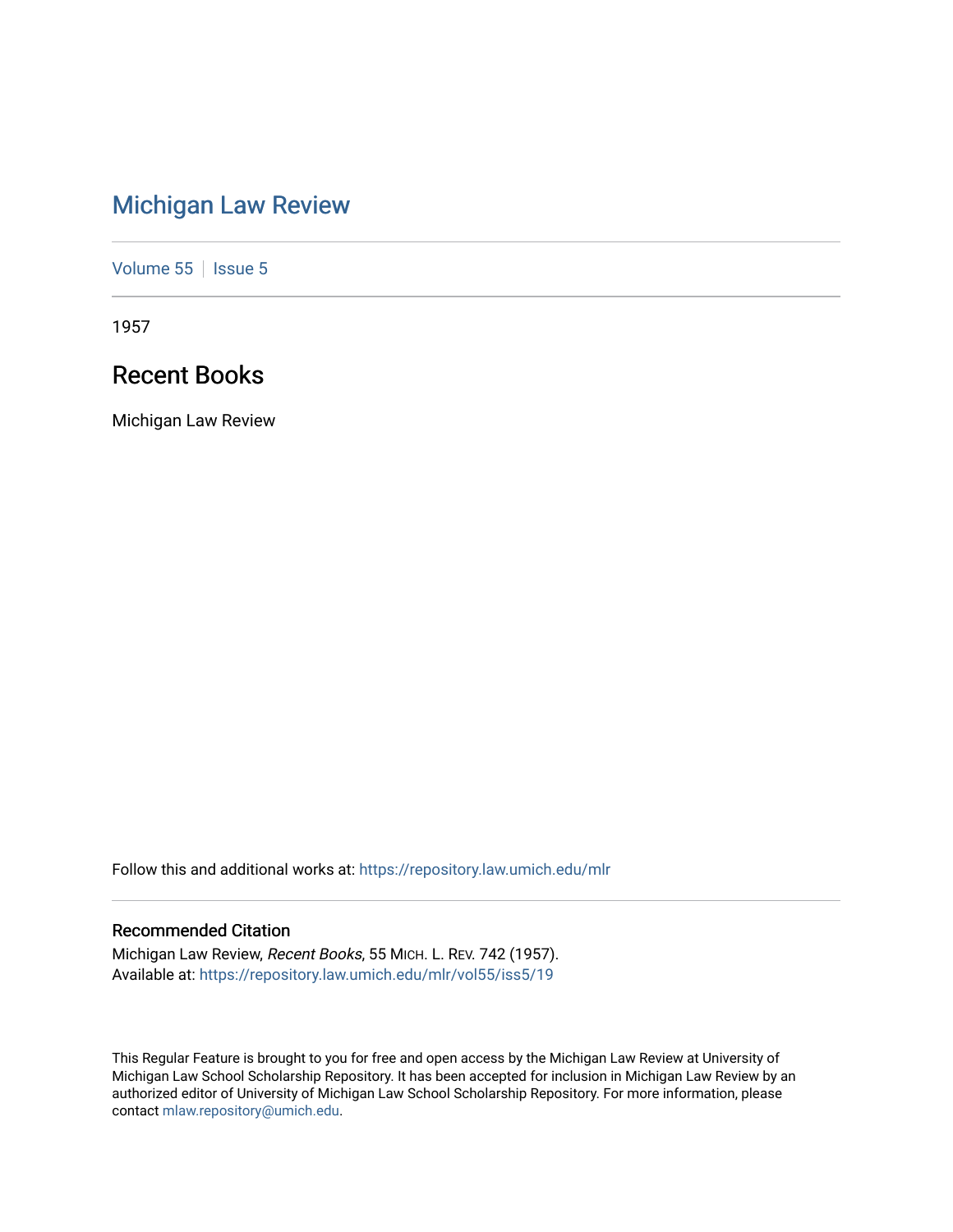# BOOKS RECEIVED

# *ACCOUNTANTS*

**THE I.AW OF ACCOUNTING AND FINANCIAL**  STATEMENTS. By *George S. Hills.* Boston: Little, Brown. 1957. Pp. xii, 338. \$10.

#### *ATOMIC ENERGY LAW*

L'ENERGIE ATOMIQUE ET LES ÉTATS-UNIS. Droit Interne et Droit International. By *Georges Fischer,* Charge de Recherches au Centre National de la Recherche Scientifique. Paris: Librairie Générale de Droit et de Jurisprudence. 1957. Pp. 408.

## *COPYRIGHT LAW*

COPYRIGHT I.Aw SYMPOSIUM. No. 8. American Society of Composers, Authors and Publishers. New York: Columbia University Press. 1957. Pp. xiv, 146. \$3.50. The outstanding essays in the Nathan Burkan Memorial Competition of 1956.

THE LAW OF LITERARY PROPERTY. By *Philip Wittenberg.* Cleveland: World Publishing Co. 1957. Pp. 284. \$5. The law of copyright, libel and related areas and a discussion of the new international copyright convention.

#### *CORPORATIONS*

PROXY CONTESTS FOR CORPORATE CONTROL. *A* Treatise on the Legal and Practical Problems of Management and Insurgents in a Corporate Proxy Contest. By *Edward Ross Aranow* and *Herbert A. Einhorn.* New York: Columbia University Press. 1957. Pp. xxiii, 577. \$15.

#### *FINANCE*

INVESTMENT IN AUSTRALIA. Basic Information for United States Businessmen. U. S. *Department of Commerce.* Washington, D.C.: U. S. Government Printing Office. 1956. Pp. vi, 126. \$.65.

INVESTMENT IN CENTRAL AMERICA. Basic Information for United States Businessmen. United States Department of Commerce. Washington, D.C.: U. S. Government Printing Office. 1956. Pp. viii, 273. \$1.50.

INVESTMENT IN CUBA. Basic Information for United States Businessmen. United States Department of Commerce. Washington, D.C.: U.S. Government Printing Office. 1956. Pp. vi, 200. \$1.25.

THE MUTUAL MORTGAGE INSURANCE FUND. **A** Study of the Adequacy of Its Reserves and Resources. By *Ernest* **M.** *Fisher,* Professor of Urban Land Economics, Columbia University and Director of the Institute for Urban Land Use and Housing Studies, and *Chester Rapkin,* Associated with **Institute**  for Urban Land Use and Housing Studies. New York: Columbia University Press. 1956. Pp. xvi, 162. \$4.

#### *HISTORY*

THE CRISIS OF THE OLD ORDER: 1919-1933. The Age of Roosevelt. By *Arthur M. Schlesinger, Jr.,* Professor of History, Harvard University. Boston: Houghton MilHin. 1957. Pp. xiv, 557. \$6.

#### *INTERNATIONAL LAW*

INTERNATIONAL GOVERNMENT. 3d ed. By *Clyde Eagleton,* Professor of International Law, New York University. New York: Ronald Press. 1957. Pp. xxi, 665. \$6.50.

INTERNATIONAL I.Aw OPINIONS. Selected and annotated. By *Lord McNair,* Fellow of Gonville and Caius College, Bencher of Gray's Inn and formerly President of the International Court of Justice. 3 volumes. New York: Cambridge University Press. 1956. Pp. xxvi, 380; viii, 415; viii, 436. \$35 per set.

THEORY AND REALITY IN PUBLIC INTER.- NATIONAL I.Aw. By *Charles de Visscher.*  Translated from the French by P. E. Corbett. Princeton, N.J.: Princeton University Press. 1957. Pp. xvi, 381. \$5.

#### *JURISPRUDENCE*

SOME POTENTIALITIES OF EXPERIMENTAL JURISPRUDENCE AS A NEW BRANCH OF SOCIAL SCIENCE. By *Frederick K. Beutel*. Lincoln: University of Nebraska Press. 1957. Pp. xvi, 440. \$6.

#### *LABOR LAW*

A STUDY OF THE OPERATION OF THE IN-JUNCTION IN LABOUR-MANAGEMENT DISPUTES IN BRITISH COLUMBIA 1946-1955. With Particular Reference to the Law of Picketing. By *A. W. R. Carrothers,* Associate Professor of Law, University of British Columbia. Toronto: CCH Canadian Limited. 1956. Pp. xxvii, 276.

THE LABOR POLICY OF THE FREE SOCIETY. By *Sylvester Petro,* Professor of Law, New York University School of Law. New York: Ronald Press. 1957. Pp. x, 339. \$5.

#### *LEGAL EDUCATION*

ON THE TEACHING OF LAW IN THE LIBERAL ARTS CURRICULUM. By *Harold* J. *Berman,*  Professor of Law, Harvard University. Brooklyn, N.Y.: Foundation Press. 1956. Pp. 179.